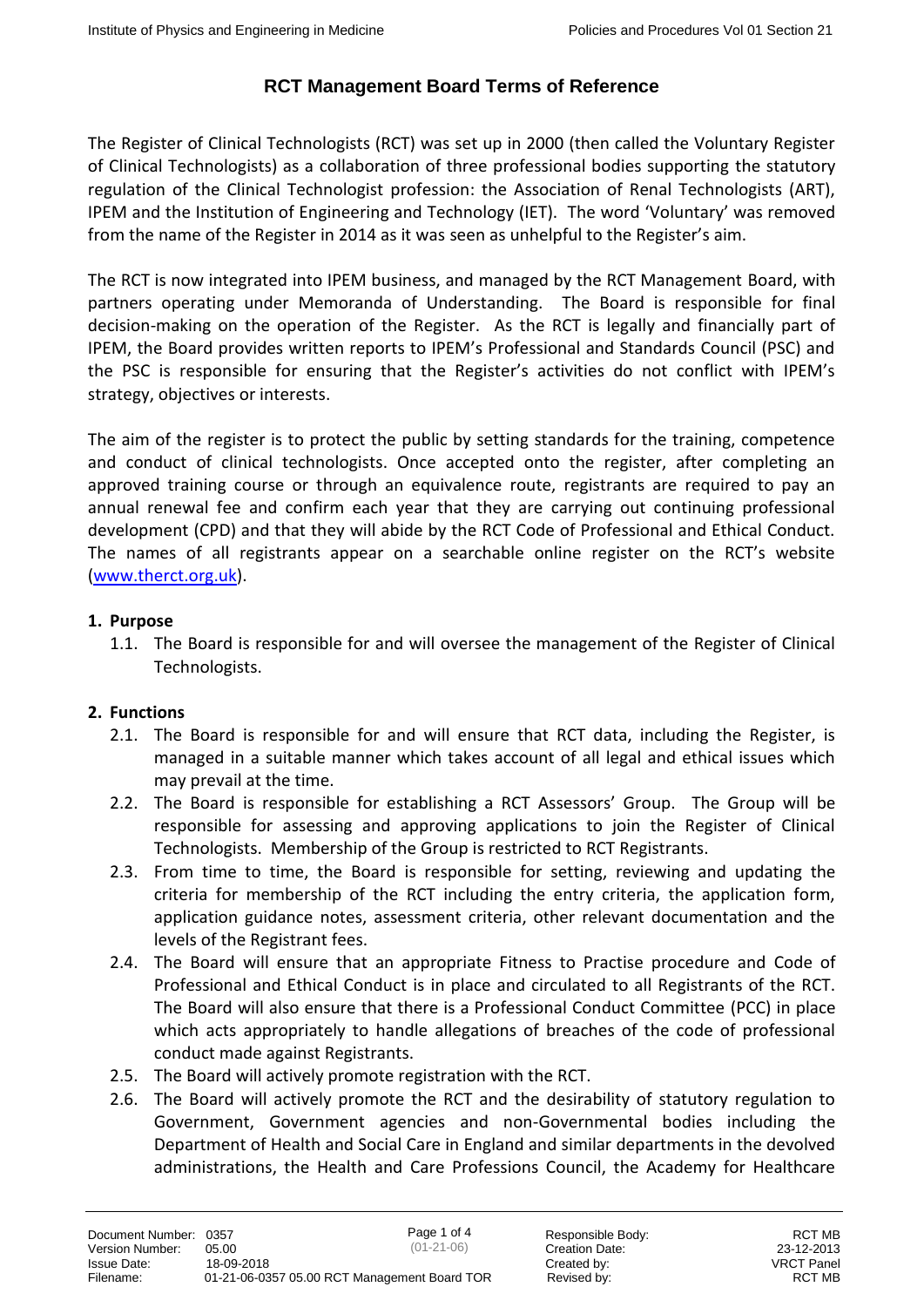Science, the NHS, independent healthcare organisations, educational establishments, the medical device industry, other professional bodies and the voluntary registers of other professional colleagues.

#### **3. Frequency and conduct of meetings**

3.1. The RCT Management Board meets 3 times a year, usually as set out below:

| Month    | Key specific functions (in addition to other business) |
|----------|--------------------------------------------------------|
| February | Review renewal of registration data                    |
| June     | Set fees for following year                            |
| October  | Review of annual CPD process                           |

- 3.2. A quorum is five members of the Board which must include the Registrar or the Assistant Registrar.
- 3.3. The Registrar will chair all meetings of the Board. In the absence of the Registrar the Assistant Registrar shall chair the Board.
- 3.4. The Chair shall ensure formal minutes are made of the meeting.

#### **4. Communications, decision making and records**

- 4.1. An electronic or paper copy of the agenda and agreed minutes and key papers for each meeting shall be:
	- sent to all committee members
	- sent to the IPEM National Office for archiving
	- placed on the committee's workspace on the IPEM website
- 4.2. During a committee meeting the Chair opens a discussion and will seek to achieve a unanimous agreement on each action/decision. If consensus cannot be reached then decisions may be made by a 'show of hands' using a simple majority decision, subject to a quorum being present. The Chair has the casting vote if there is a tie.
- 4.3. When electronic communications and decision-making are required prior to the next committee meeting:
	- a) the discussion / decision will usually be initiated by the Chair sending an electronic communication (eg Email) simultaneously to all committee members. The message may initially seek advice. All discussion responses should be sent 'reply all'.
	- b) When the Chair judges it to be appropriate (eg a consensus view appears to be emerging) a specific proposal will be circulated electronically to all committee members requesting a vote (agree/disagree/abstain) and a deadline for responses will be set (usually a minimum of 3 working days after the request). All decision responses will be sent to the Chair only. The Chair has the casting vote if there is a tie. The deadline for decision may be extended if fewer than the quorum have responded. The resulting decision will be formally noted at the next committee meeting.
	- c) The electronic discussion / voting may be run by another person, on behalf of the Chair, however the Chair remains responsible for ensuring that the decision-making process is transparent, robust and accessible by all committee members.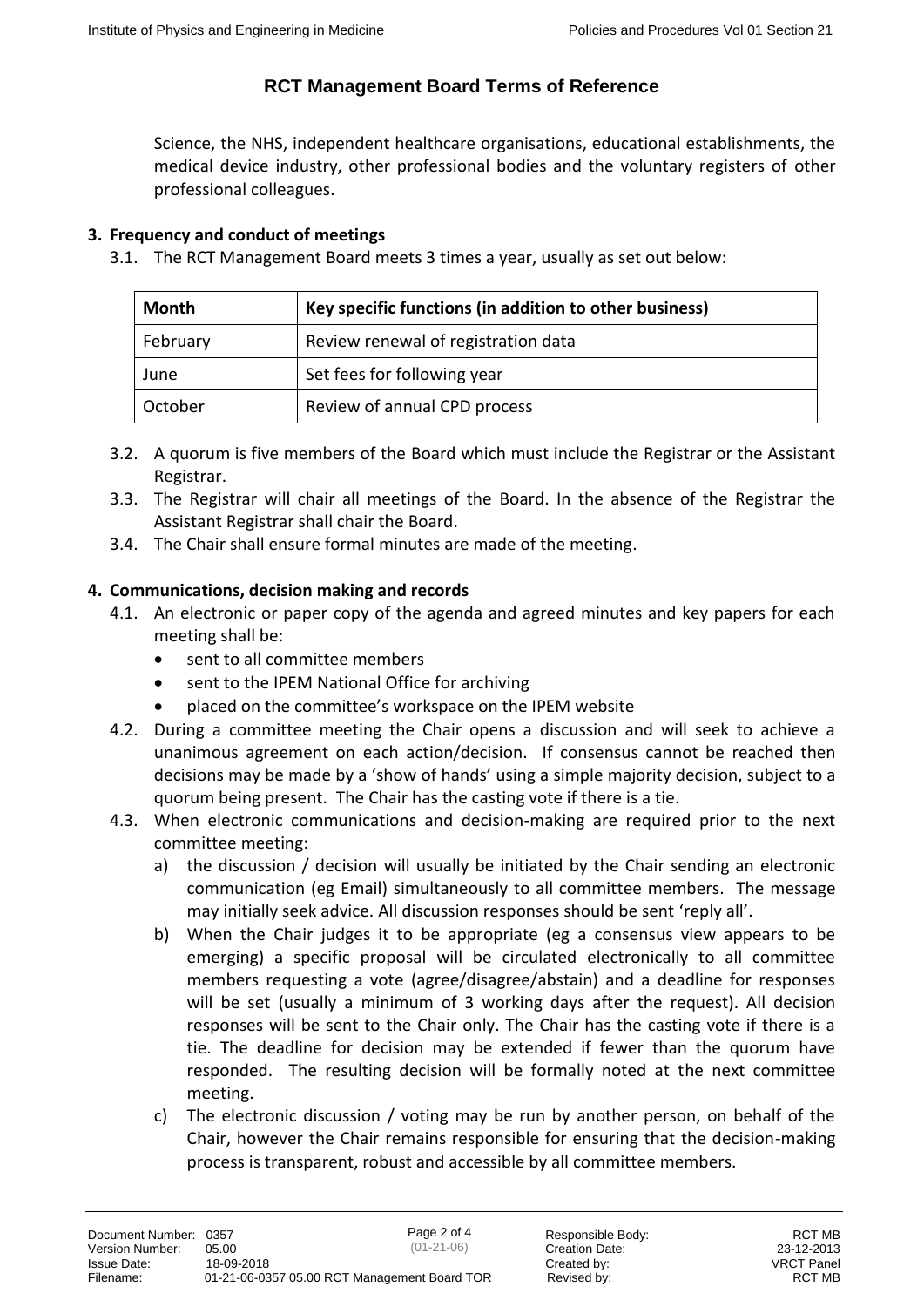- 4.4. The Secretary shall ensure that:
	- a) all the committee's website communications to the general public and members are informative and accurate and are prepared and approved in accordance with relevant IPEM and RCT policies.
	- b) the content of the committee's web-pages are updated in line with the editorial policy and regularly reviewed for accuracy (at least every six months).
- 4.5. The Chair shall ensure that a brief report of the committee's activities is provided annually (usually in February) to the External Relations Manager in the National Office, and the Chair of the Committee in 5.1, for inclusion in IPEM's Annual Review.
- 4.6. The Chair will make the committee aware of issues relating to Data Protection to ensure that the committee complies with the IPEM Data Protection Policy.
	- Any queries relating to Data Protection will be referred by the Chair of the committee to the Data Protection Officer.

## **5. Reporting arrangements**

5.1. The RCT Management Board reports directly to the PSC via a written report and may report in person if requested or if it has an issue of importance to bring to the PSC's attention.

## **6. Membership**

- 6.1. The Board shall consist of:
	- The RCT Registrar.
	- The RCT Assistant Registrar.
	- Two IPEM members as confirmed by the PSC.
	- Named representatives of any other professional organisation participating in the management of the RCT under the terms of a Memorandum of Understanding. Each partner organisation shall have an equal number of seats on the panel as IPEM members.
	- Two representatives elected from the RCT Registrant body.
	- At least two lay members who are not registrants and not health care professionals.
- 6.2. The Registrar and Assistant Registrar must be Full/Corporate Members of one of the partner professional bodies.
- 6.3. The Board will elect, from amongst its membership, the Registrar and the Assistant Registrar. Following such election the vacancy created in the Board shall be filled by another from the successful candidate's professional body or the RCT Registrant body.
- 6.4. The tenure of the Registrar and Assistant Registrar shall be three years. Both may stand for re-election. If they are not re-elected they will be required to stand down from the Panel following the end of the meeting in which the election was held.
- 6.5. The tenure of the named external professional body representatives will be at the discretion of the individual professional bodies.
- 6.6. The tenure of the Registrant Representatives shall be three years. Both may stand for reelection. There will be an open election amongst Registrants for the two Registrant Representative places. If either or both elect to stand for re-election and are not reelected they will be required to stand down from the Panel immediately following the election.